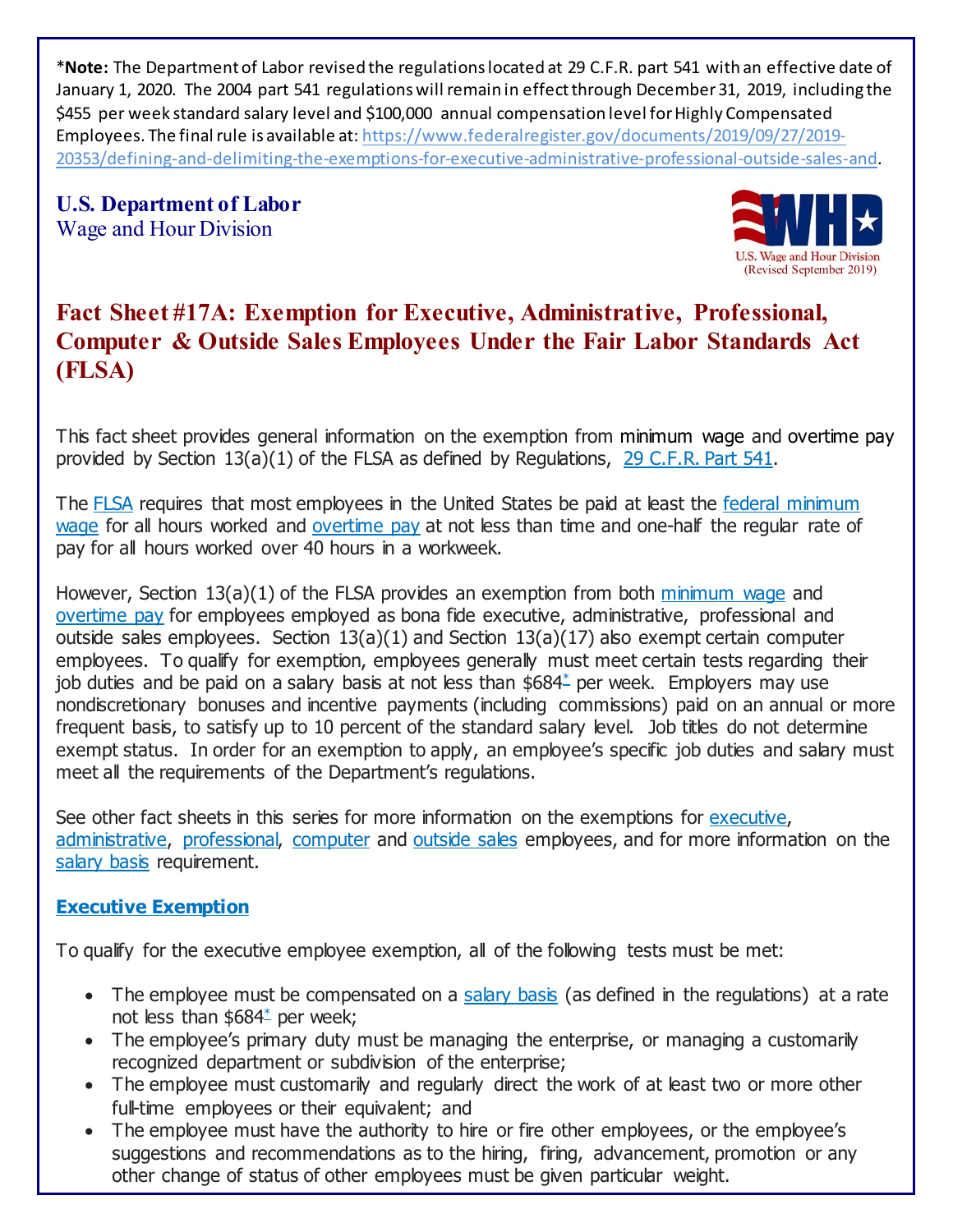# **[Administrative Exemptions](https://www.dol.gov/whd/overtime/fs17c_administrative.pdf)**

To qualify for the administrative employee exemption, all of the following tests must be met:

- The employee must be compensated on a [salary](https://www.dol.gov/whd/overtime/fs17g_salary.pdf) or fee basis (as defined in the regulations) at a rate not less than  $$684<sup>*</sup>$  per week;
- The employee's primary duty must be the performance of office or non-manual work directly related to the management or general business operations of the employer or the employer's customers; and
- The employee's primary duty includes the exercise of discretion and independent judgment with respect to matters of significance.

# **[Professional Exemption](https://www.dol.gov/whd/overtime/fs17d_professional.pdf)**

To qualify for the **learned professional** employee exemption, all of the following tests must be met:

- The employee must be compensated on a [salary](https://www.dol.gov/whd/overtime/fs17g_salary.pdf) or fee basis (as defined in the regulations) at a rate not less than  $$684<sup>*</sup>$  per week;
- The employee's primary duty must be the performance of work requiring advanced knowledge, defined as work which is predominantly intellectual in character and which includes work requiring the consistent exercise of discretion and judgment;
- The advanced knowledge must be in a field of science or learning; and
- The advanced knowledge must be customarily acquired by a prolonged course of specialized intellectual instruction.

To qualify for the **creative professional** employee exemption, all of the following tests must be met:

- The employee must be compensated on a [salary](https://www.dol.gov/whd/overtime/fs17g_salary.pdf) or fee basis (as defined in the regulations) at a rate not less than  $$684<sup>*</sup>$  per week;
- The employee's primary duty must be the performance of work requiring invention, imagination, originality or talent in a recognized field of artistic or creative endeavor.

# **[Computer Employee Exemption](https://www.dol.gov/whd/overtime/fs17e_computer.pdf)**

To qualify for the computer employee exemption, the following tests must be met:

- The employee must be compensated **either** on a [salary](https://www.dol.gov/whd/overtime/fs17g_salary.pdf) or fee basis (as defined in the regulations) at a rate not less than \$68[4\\*](https://www.dol.gov/whd/overtime/fs17a_overview.htm#footnoteOvertime) per week **or**, if compensated on an hourly basis, at a rate not less than \$27.63 an hour;
- The employee must be employed as a computer systems analyst, computer programmer, software engineer or other similarly skilled worker in the computer field performing the duties described below;
- The employee's primary duty must consist of:
	- 1) The application of systems analysis techniques and procedures, including consulting with users, to determine hardware, software or system functional specifications;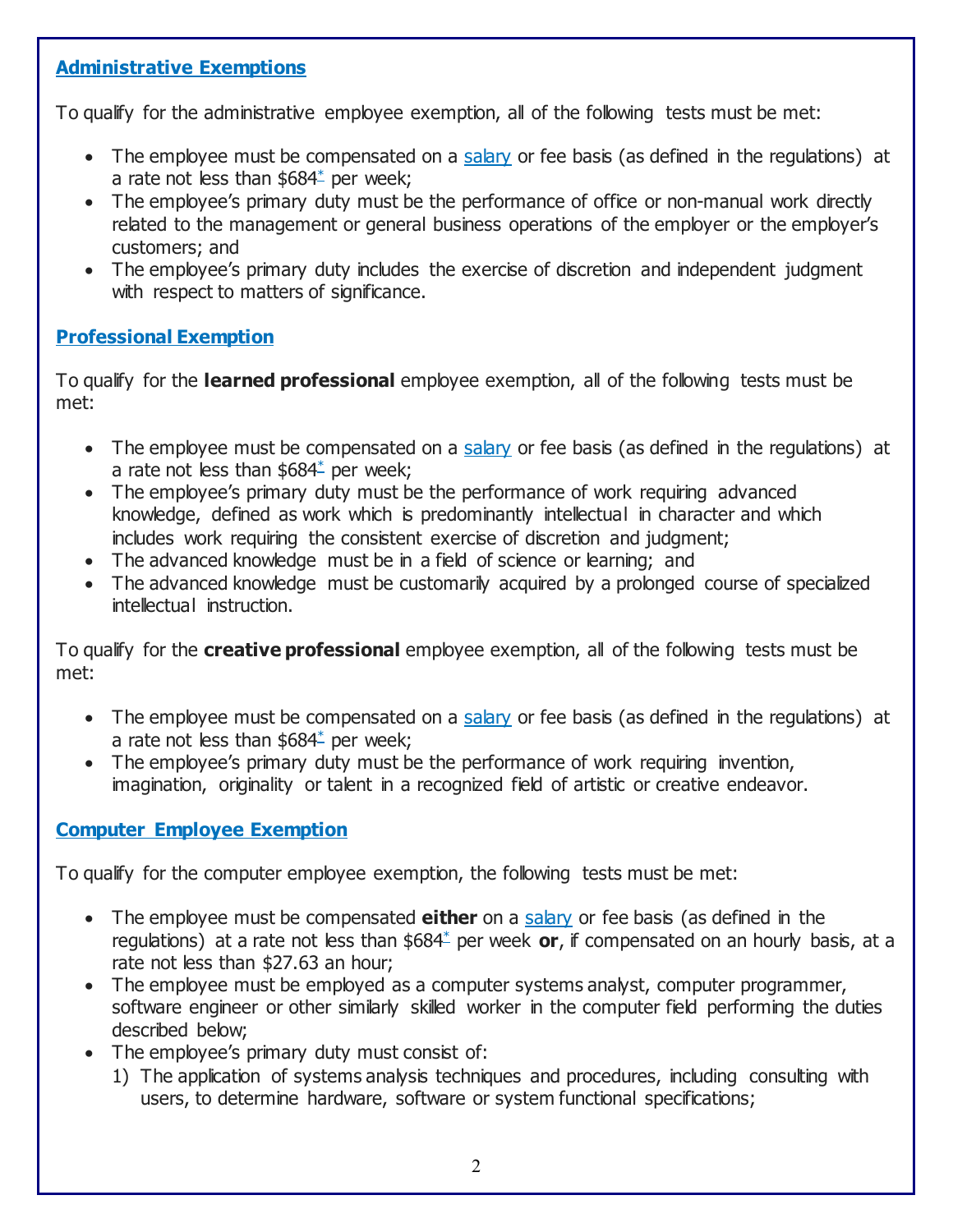- 2) The design, development, documentation, analysis, creation, testing or modification of computer systems or programs, including prototypes, based on and related to user or system design specifications;
- 3) The design, documentation, testing, creation or modification of computer programs related to machine operating systems; or
- 4) A combination of the aforementioned duties, the performance of which requires the same level of skills.

### **[Outside Sales Exemption](https://www.dol.gov/whd/overtime/fs17f_outsidesales.pdf)**

To qualify for the outside sales employee exemption, all of the following tests must be met:

- The employee's primary duty must be making sales (as defined in the FLSA), or obtaining orders or contracts for services or for the use of facilities for which a consideration will be paid by the client or customer; and
- The employee must be customarily and regularly engaged away from the employer's place or places of business.

#### **[Highly Compensated Employees](https://www.dol.gov/whd/overtime/fs17h_highly_comp.pdf)**

Highly compensated employees performing office or non-manual work and paid total annual compensation of \$107,432 or more (which must include at least \$68[4\\*](https://www.dol.gov/whd/overtime/fs17a_overview.htm#footnoteOvertime) per week paid on a salary or fee basis) are exempt from the FLSA if they customarily and regularly perform at least one of the duties of an exempt executive, administrative or professional employee identified in the standard tests for exemption.

#### **[Blue-Collar Workers](https://www.dol.gov/whd/overtime/fs17i_blue_collar.pdf)**

The exemptions provided by FLSA Section 13(a)(1) apply only to "white-collar" employees who meet the salary and duties tests set forth in the Part 541 regulations. The exemptions do not apply to manual laborers or other "blue-collar" workers who perform work involving repetitive operations with their hands, physical skill and energy. FLSA-covered, non-management employees in production, maintenance, construction and similar occupations such as carpenters, electricians, mechanics, plumbers, iron workers, craftsmen, operating engineers, longshoremen, construction workers and laborers are entitled to [minimum wage](https://www.dol.gov/WHD/minimumwage.htm) and [overtime](https://www.dol.gov/whd/overtime_pay.htm) premium pay under the FLSA, and are not exempt under the Part 541 regulations no matter how highly paid they might be.

#### **[Police, Fire Fighters, Paramedics & Other First Responders](https://www.dol.gov/whd/overtime/fs17j_first_responders.pdf)**

The exemptions also do not apply to police officers, detectives, deputy sheriffs, state troopers, highway patrol officers, investigators, inspectors, correctional officers, parole or probation officers, park rangers, fire fighters, paramedics, emergency medical technicians, ambulance personnel, rescue workers, hazardous materials workers and similar employees, regardless of rank or pay level, who perform work such as preventing, controlling or extinguishing fires of any type; rescuing fire, crime or accident victims; preventing or detecting crimes; conducting investigations or inspections for violations of law; performing surveillance; pursuing, restraining and apprehending suspects; detaining or supervising suspected and convicted criminals, including those on probation or parole; interviewing witnesses; interrogating and fingerprinting suspects; preparing investigative reports; or other similar work.